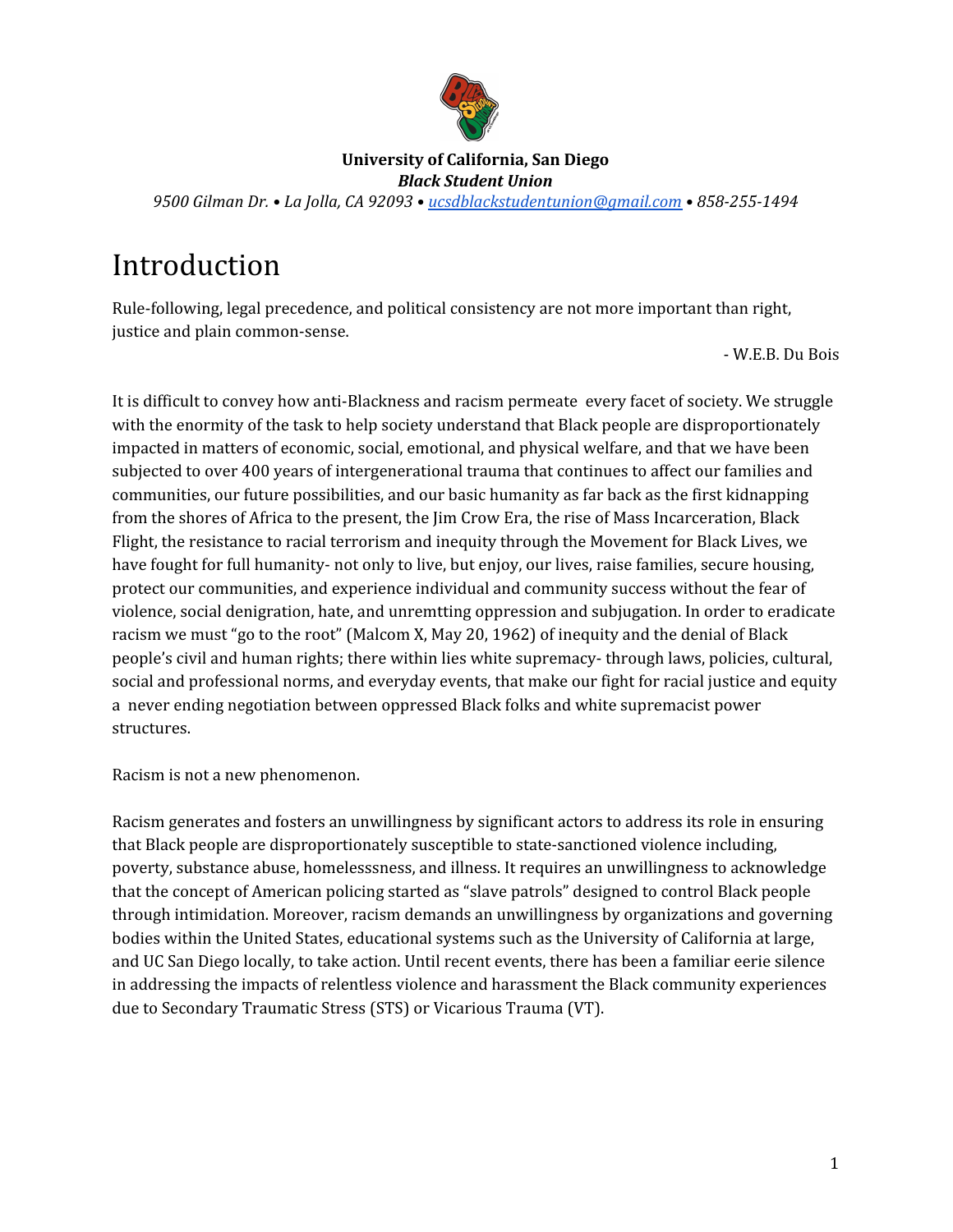It is the responsibility of the University to create conditions whereby every person that frequents its spaces can show up as their full selves and address any issue that's brought to the forefront with

care. Black people have always, even in the midst of our pain, offered up solutions to the issues we face and this letter presents the university with yet another opportunity to be intentional in addressing the needs of the Black community.

Within the past decade of the Black Student Union's [Declaration](https://pages.ucsd.edu/~rfrank/class_web/BSUresearch/Black%20Student%20Union%20at%20UC%20San%20Diego-State%20of%20Emergency-Demands022510.pdf) of a State of Emergency, while UC San Diego has increased the representation of Black and African people in terms of staff, tenured-track faculty and students, more progress is needed. In the span of 10 years, the Black Resource Center, the Black Studies Project and African-American Studies Program have been the primary spaces the African and Black community at UC San Diego has had to cultivate community and create sustainable support for ourselves. This is particularly important as the Black student population has never exceeded 3% since the founding of UC San Diego, which is the [lowest](https://docs.google.com/spreadsheets/d/1YnUf1Ir4WXVWoouUvuA_SM5PChXIxXH9UjjPlX62Xdo/edit#gid=0) of all the [UCs](https://docs.google.com/spreadsheets/d/1YnUf1Ir4WXVWoouUvuA_SM5PChXIxXH9UjjPlX62Xdo/edit#gid=0), and the experiences of violence extend outside of the classroom and into our homes. For example, in the 2019-2020 academic year there was a noose in Grad Housing, threats targeting the Black community and our spaces of refuge following the Commemoration of Black Winter and incidents of zoom bombing where the Black community were subjected to racial slurs.

In addition to the recent campus incidents, the Black community has been coping with the (un)expected health outcomes of COVID-19, the continued Black death at the hands of police and other actors, economic instability, and vicious racial confrontations that have gone viral. Specifically, [numerous](https://www.cdc.gov/coronavirus/2019-ncov/need-extra-precautions/racial-ethnic-minorities.html) reports have shown that the effects of the COVID-19 pandemic disproportionately affected under-represented minority communities, which includes a death rate drastically higher than any other racial group. These events have impaired Black students' ability to function at high social and academic levels which are expected at UCSD. Indeed, the chronic mental, emotional, and physical health circumstances impacting Black students is enough to topple their basic functionality as healthy and emotionally stable young adults.

Additionally, we recognize the impact of these historic moments on Black faculty and staff. Not only have Black faculty and staff continued their work during this time, they are bearing additional emotional workloads from students, administrative responses to the continued killing of Black non-binary and gender conforming folx, men, and women, increased interactions within their departments around racism and departmental cultures, and student advocacy. In essence, because of their small numbers, just like Black students, our faculty and staff are quickly reaching their emotional and physical limits.

With their remaining energy and time Black students, faculty, and staff are forced to assume the roles of community activists to demand, not only for the recognition of these events, but solutions to addressing and alleviating students' stress and pain, from individual professors, programs, departments, and schools and colleges. In short, campus-wide emails expressing support are insufficient without actions that "go to the root" of racial inequity. Because we know that the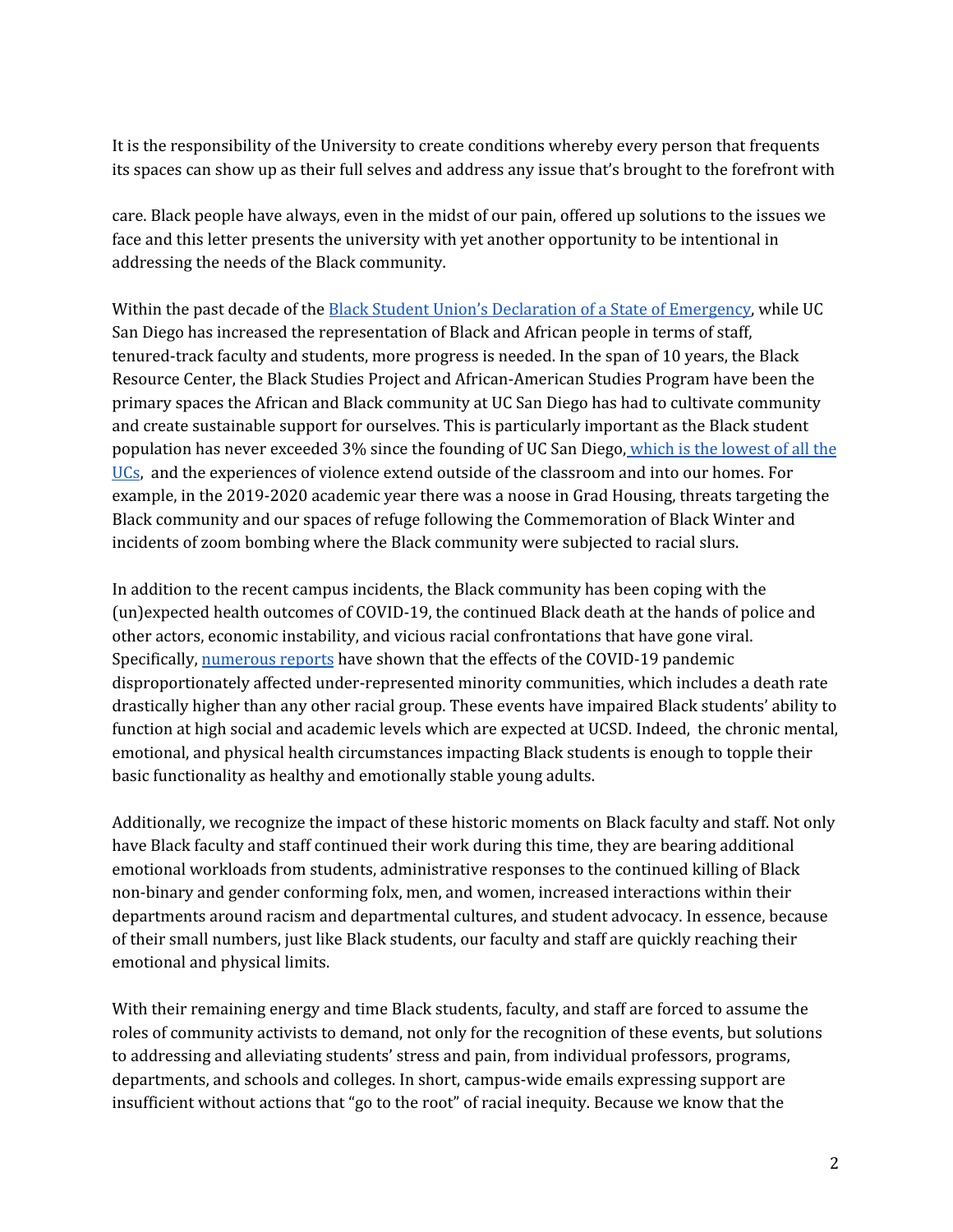actions offered to students are not broad or deep enough to address systemic racism at UCSD, we have formulated our own list of actions- our own list of demands.

# Demands to UCSD

### WE DEMAND

- The University of California San Diego denounce the killings of Black and African people at the hands of law enforcement, to call out white supremacy and its manifestations for what it is and avoid using terms such as "people of color" or "communities of color" which fails to address the specific realities of African and Black people.
- The University of California San Diego issues a statement calling on prosecutors to demand justice and charge those involved in the lynchings, executions, and murders of Nina Pop, Tony McDade, Ahmaud Arbery, Breonna Taylor, George Floyd and countless others to the fullest extent of the law.
- The Chancellor, the Executive Vice Chancellor for Academic Affairs, and the Academic Senate creates a policy that would compel faculty to honor the trauma of underrepresented students who are experiencing extreme duress for any crisis be it a matter of public health or a direct consequence of global changes in environment. We demand that the policy mandates adjustments to department expectations and facilitation of coursework, and exams to include but not limited to:
	- Flexibility regarding departmental and qualifying exams,
	- Support and leniency for teaching and research assistants which includes reducing or excusing the grading workload associated with coursework and exams,
	- An adjustment to the format, content, or length of expected coursework, and tools of assessment,
	- Asynchronous assignments and exams that enable students to have more time to complete the required items,
	- $\circ$  A no-fault final exam: the final exam grade cannot negatively impact a student's grade.

# Community Safety & Well-Being

### WE DEMAND

● UC San Diego cuts ties with and divests from University of California Police Department (UCPD) and local municipal police forces. We demand that the administration move toward replacing our current police with a community-controlled system of safety.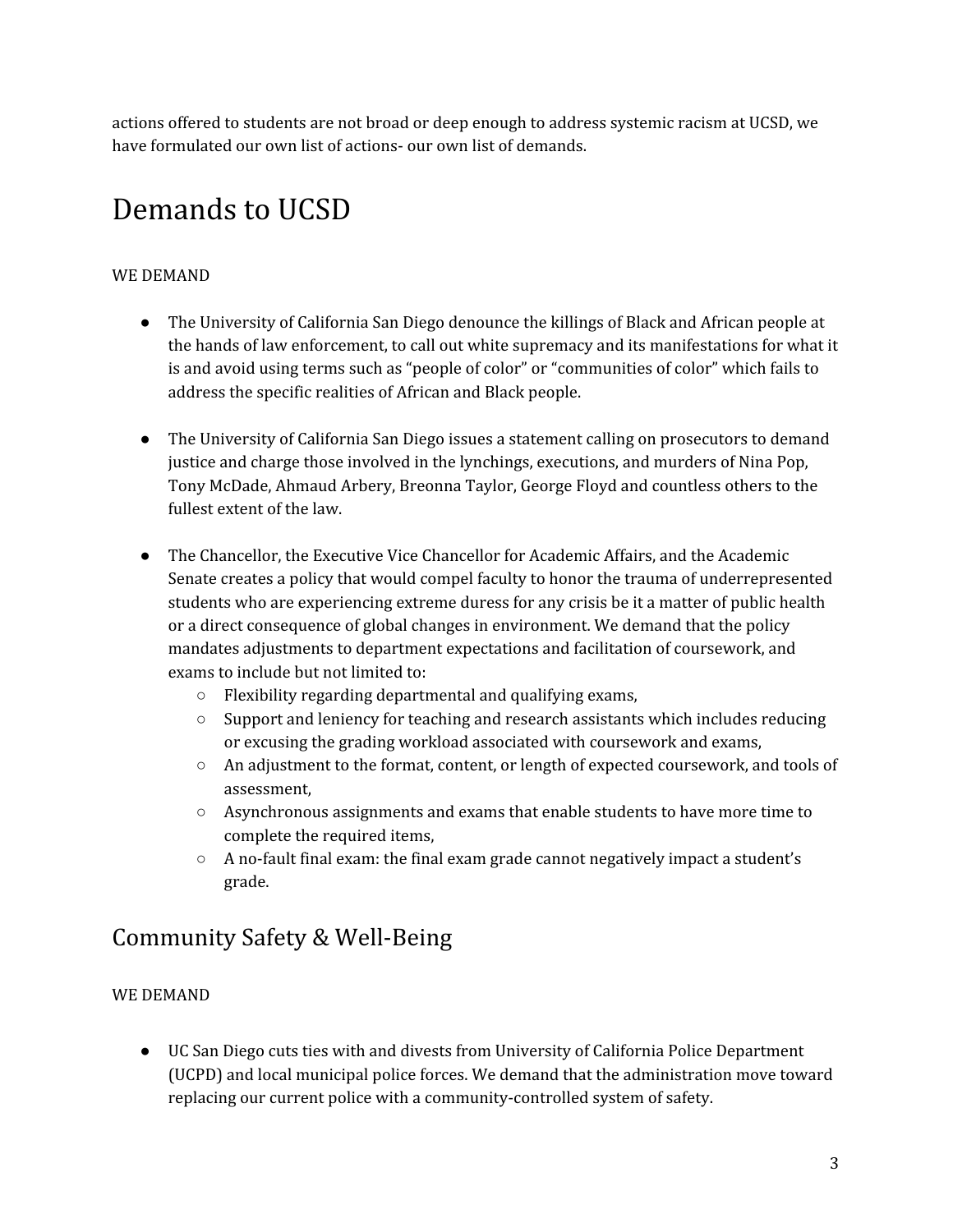- Until a community-controlled system of safety can be fully adopted, we demand that the University initiates the steps below and decreases the need for police presence on campus including but not limited to large scale and specialized events, and residential spaces.
- Any funds allocated to police under [institutional](https://www.ucop.edu/operating-budget/_files/rbudget/2020-21-budget-detail.pdf) support and logistical services be redirected to alleviate any budget cuts associated with COVID-19 and support community wellness impacts caused by public health crises starting the fiscal year of 2021-2022 and thereafter.
- UC San Diego recalls its workers and avoids layoffs and furloughs that disproportionately hurt vulnerable UC students and workers. We demand the university takes advantage of reimbursement opportunities for pandemic-related costs provided by Federal Emergency Management Agency (FEMA)
- The reallocation of 30% of the University of California Police Department's budget towards investments in communities of color where UCSD's underrepresented students resided prior to enrolling, anti-Blackness training facilitated by organizations with a demonstrated history and commitment to improving the lives of African and Black people, and support services and programs for formerly incarcerated or system impacted students.
- The University to be significantly more open and transparent about UCPD's annual budget with line-item details, including spending on officer salaries as well as spending on weapons and technology along with any mutual aid agreements and contracts between UCPD and local police departments, county sheriff's offices, CHP, and CalOES, as well as information on the length of the agreements and their terms.
- The ratio of the Community Service Officers and Residential Security Officers are such that University of California Police Department officers are 33% of the entirety of its workforce.
- Any future hiring of UCPD officers include a background check and record evaluation to eliminate hopeful officers with histories of brutality, or abuse, in their careers in any location, from the hiring pool.
- An external independent review board, outside of the Community Safety and Security Advisory Committee (CSSAC), be established to assess whether there has been adequate disciplinary action for University of California Police Department officers who use force in any situation involving underrepresented students and their reports made available to the entire student body.
	- $\circ$  A public assessment of the reports against UCPD over the past decade, specifically related to racial bias, sexual harassment, and overuse of force be published that includes an overview of the UCPD Complaint Processes, Use of Force Policies, Procedures, Standards and Training.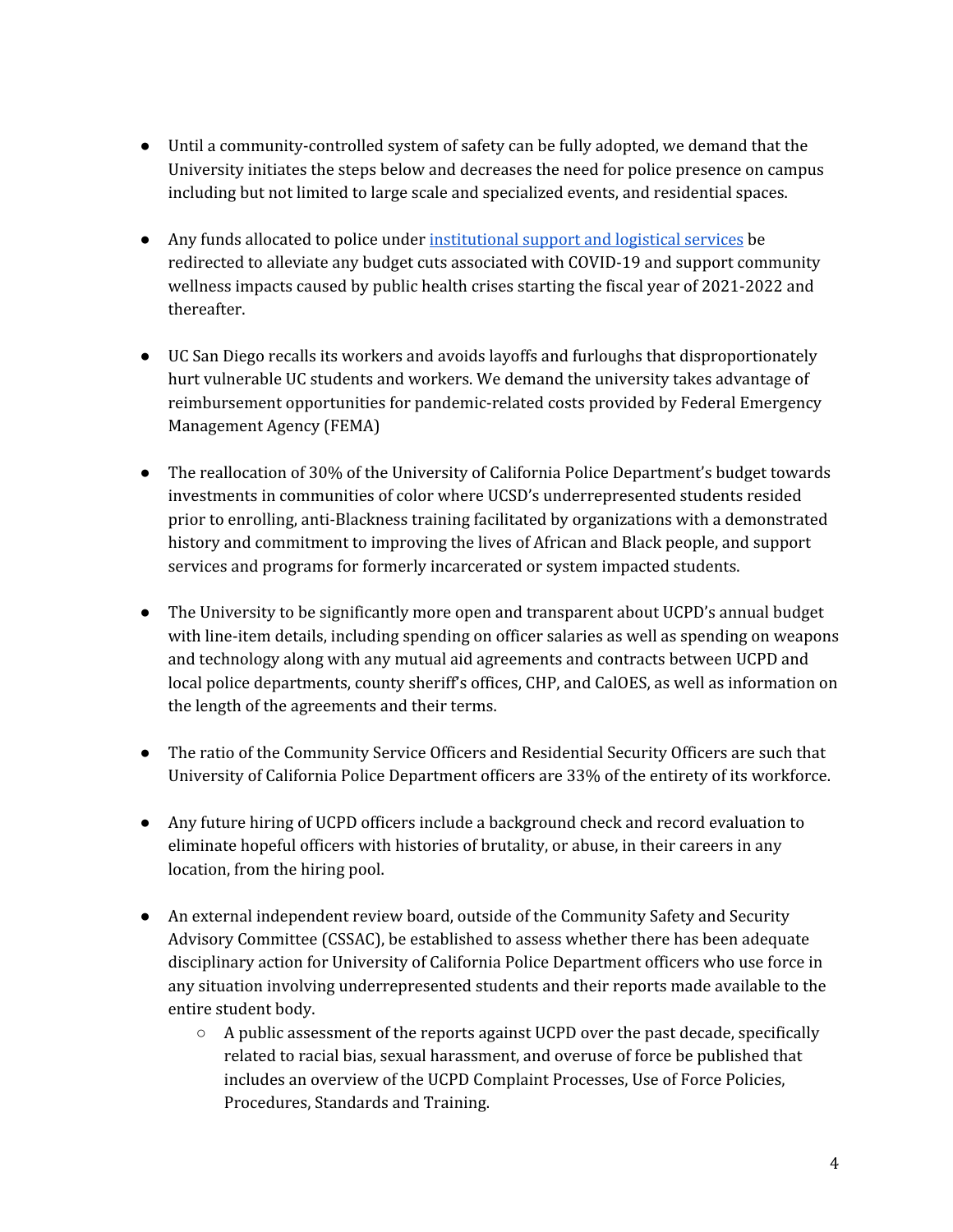- $\circ$  Any officer under investigation for abusive behavior shall be immediately suspended from all UCPD duties, pending the conclusion of the investigation by the independent review board.
- $\circ$  The independent review board would have the authority to recommend further disciplinary action for officers and corresponding actions should be taken up by the university.
- $\circ$  The independent review board shall include at least one representative from the Black Student Union, Associated Students, and Graduate Student Association.
- Black student representatives for UC San Diego committees, councils and boards shall be given academic credit, 3 units for each quarter of service, which shall be applied towards graduation and a stipend.
- The current ownership of existing military-style equipment by UCPD is banned and all existing equipment is removed from University grounds effective immediately. We demand that any future procurement and use of military-style equipment by UCPD is prohibited under all circumstances.
- That the use of riot control gear and tactics are banned, including but not limited to: tear gas, rubber bullets, shields, batons, and unnecessary curfews against students by UCPD or any external police agencies to allow any individual or group to exercise their first amendment right to peacefully assemble and make known their grievances to people and institutions of authority.
- The University of California Police Department ensures its officers including but not limited to Community Service Officers (CSOs) and Residential Security Officers (RSOs) are equipped and actively using body cameras at all times by Fall 2020.
- The university engages in direct advocacy to end the Qualified [Immunity](https://amash.house.gov/sites/amash.house.gov/files/wysiwyg_uploaded/Ending%20Qualified%20Immunity%20Act_0.pdf) Act at the national level, and that the university holds officers of UCPD liable for reports of student complaints as well as develop a tracking system for those reports under the purview of the external independent review board.
- The University of California Police Department uses properly trained unarmed Community Service Officers (CSOs) and Residential Security Officers (RSOs) in perceived [non-emergency](http://www.police.ucsd.edu/docs/annualclery.pdf) situations that may involve underrepresented students and de-escalate situations as necessary.
- The University of California Police Department require police officers, dispatchers, Community Service Officers (CSOs), and Residential Security Officers (RSOs) to undergo biannual training in the following areas:
	- De-escalation of force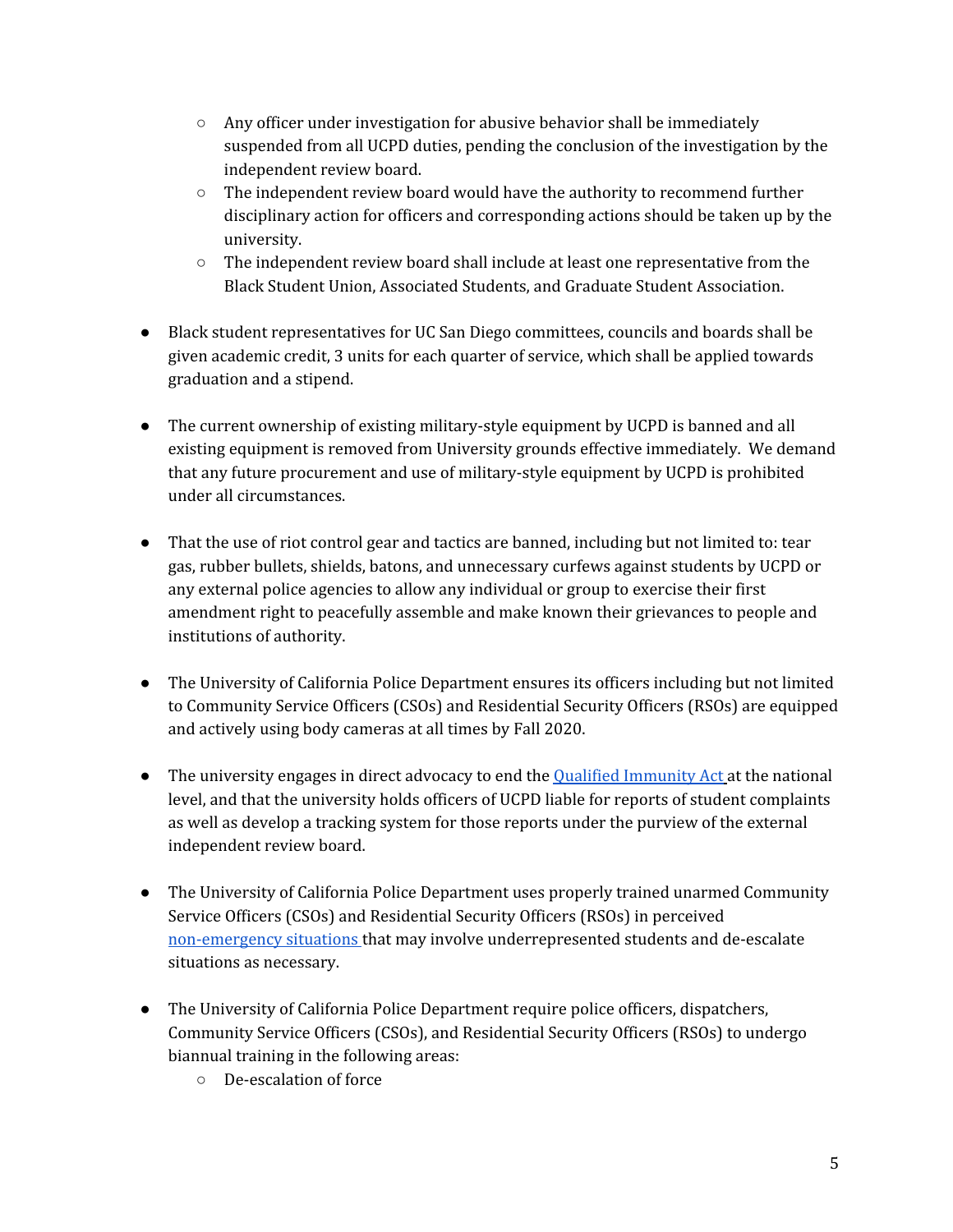- $\circ$  Mental health sign and symptom recognition (e.g., mood, psychoses, suicide prevention, substance use, Excited Delirium, cognitive issues)
- Legal considerations
- Cultural and unconscious bias mediation
- The University of California Police Department adopts and implements best [practices](https://b.3cdn.net/advancement/d4c53855e6cc64be47_cdm6bni11.pdf) centering community-oriented care and problem solving.
- Dispatchers and officers of UCPD are diligent in alerting respondents of potential racial or otherwise underlying factors of a prospective interaction to promote situational awareness and ensure the best possible outcome within the given situation.
- The University of California San Diego conducts inclusive excellence searches to immediately fill the vacant position specifically to support the Black community, hire two Counseling and Psychological Services (CAPS) psychologists and one psychiatrist with demonstrated programmatic racial identity, racial trauma and group counseling experience to better serve our most vulnerable campus populations for students, staff and faculty.
- All current staff of Counseling and Psychological Services (CAPS) undergo racial trauma training to improve their services for students of color.
- UC San Diego Health and UC San Diego School of Medicine provide its students opportunities to gain experience, and academic credit through partnerships with clinics in low-income and impoverished neighborhoods and neighborhoods with documented health disparities.
- UC San Diego Health and UC San Diego School of Medicine sponsor and partner with reputable local community organizations and initiatives for an annual Community Wellness based project or program in low-income and impoverished neighborhoods and neighborhoods with documented health disparities.
- UC San Diego commit funds and partner with San Diego, Inland Empire, Los Angeles and Alameda County K-12 Schools to provide an opportunity for the university to visibly demonstrate an investment in the communities their students reside prior to enrolling at UC San Diego to include but not be limited to: the creation and support of sustainable avenues whereby basic needs insecurity for students and their families are addressed.
- The divestment of funding and cease of [collaboration](https://kalahuihawaiipoliticalactioncommitteedotorg.files.wordpress.com/2019/01/uc-student-tmtletter_26jan1.pdf) for the Thirty Meter Telescope (TMT) in Hawai'i. Currently, a laboratory at UCSD serves in the development of the components of the TMT, which is being built upon the summit of Mauna Kea. Mauna Kea serves as sacred land for the Kanaka Maoli people and to participate in the project of building the TMT serves to further violate the Indigenous Sovereignty of the Kanaka Maoli people and their land.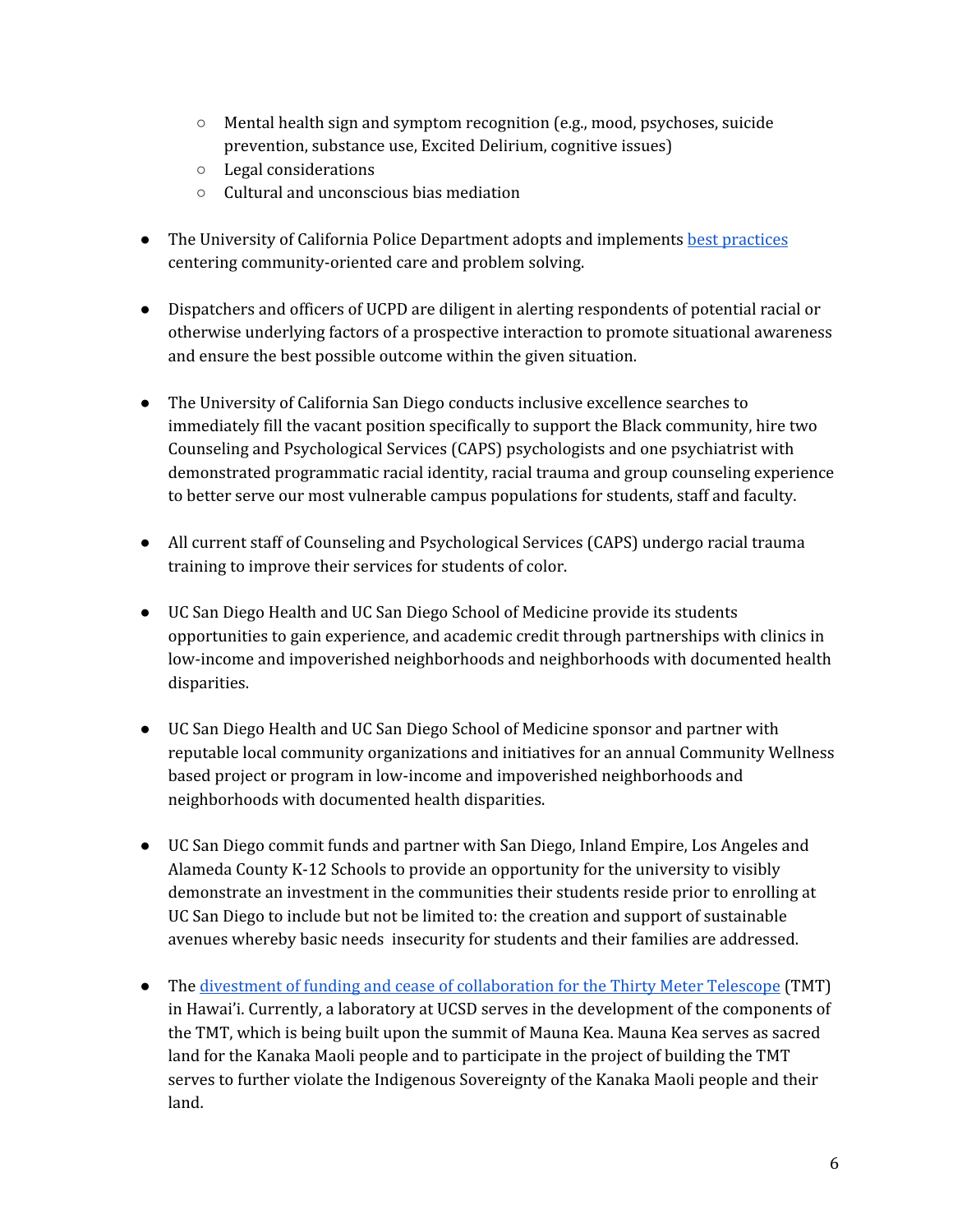# Student Government & Auxiliaries

- The work of the Associated Students Proposed Underrepresented Task Force or Minority Caucus should involve the following:
	- Quarterly anti-Blackness workshops facilitated by the Afrikan Black Coalition, or other reputable partners of the UC Student Association who have demonstrated expertise centering anti-racist praxis for students, staff and faculty
	- Political advocacy to include but not limit to: repealment of Prop 209 and support of ACA 5, increased recruitment efforts for Black Lobby Day and other lobbying opportunities, Ban the Box and the many campaigns that address housing insecurity, food insecurity, environmental racism and poverty
	- Assistance and support of underrepresented students annual cultural programs, and/or conferences
- Associated Students remove appointed positions from Associated Students due to the implicit bias of Senate elects and require that ALL Associated Student positions be electable.
- The Art of Communications Workshop facilitated by the National Conflict Resolution Center to guide student organization leaders in effective communication practices be restructured to incorporate conversation around the following concepts:
	- anti-Blackness
	- queer and transphobia
	- ableism
	- xenophobia
	- $\circ$  and microaggressions via educational activities such as role-playing to equip them with knowledge and empower participants to call it out within their own student organization.
- UC San Diego's Housing, Dining & Hospitality incorporate African and Black Diasporic cultural food and products into markets, dining halls, and physical spaces under their purview.
- UC San Diego's Housing, Dining & Hospitality create opportunities and expectations for communal and residential environments to operate as a neighborhood that fosters a celebration of cultural differences and expressions in order to mitigate unnecessary reliance of law enforcement or other entities.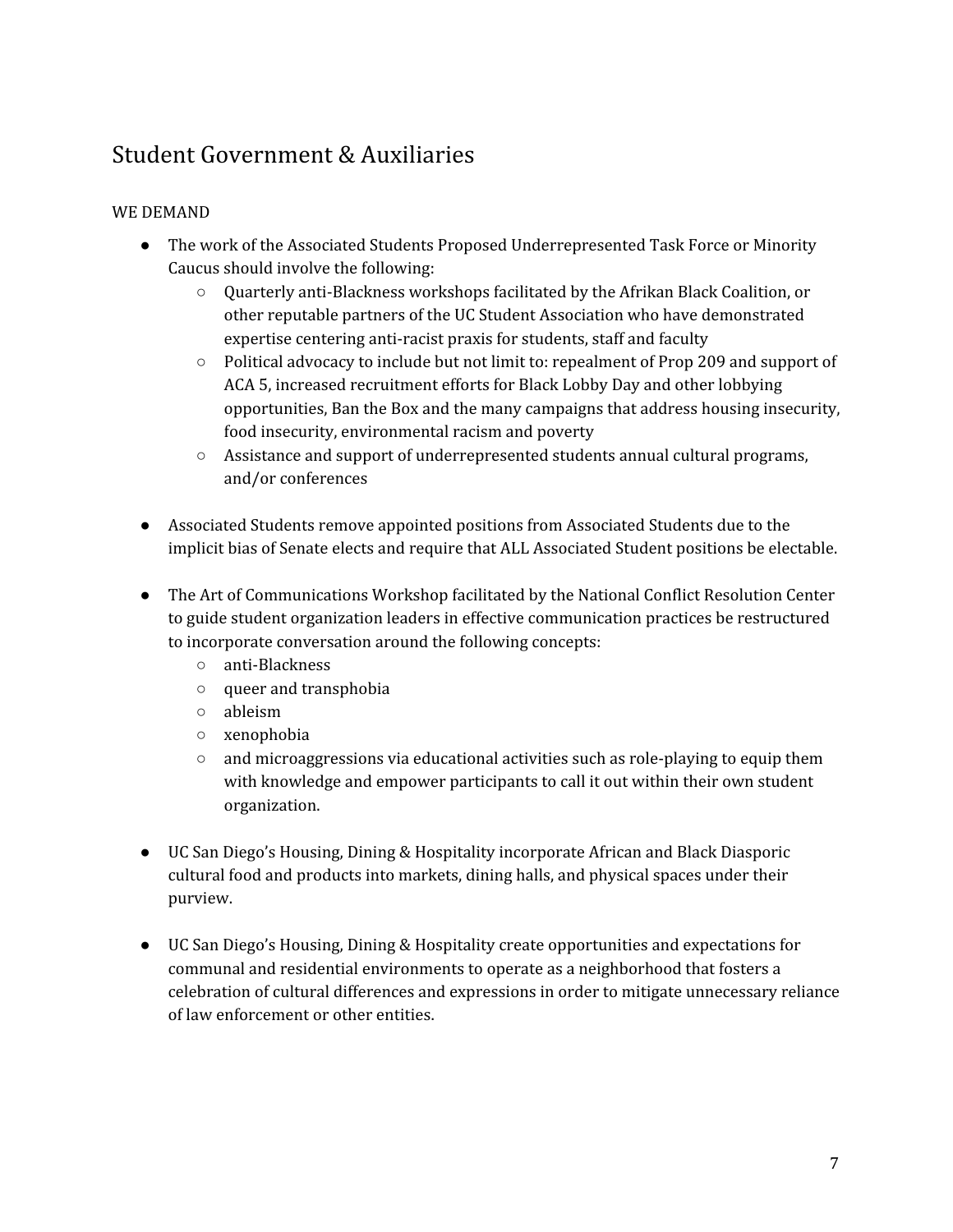### Recruitment and Retention

- That the University set a target for Black students to constitute ten percent of the overall undergraduate and graduate student body by 2025. Ten percent falls between the size of the statewide Black population and that of the United States. We support the University's efforts to become a Hispanic-Serving Institution and demand that UCSD make similar commitments to the Black student population.
- An increase in the percentage of Black staff to ten percent of the overall. Again, ten percent is in accordance with both the statewide and national Black population.
- That there be an exemption to the hiring freeze and additional hires for positions critical to the support of Black students, staff and faculty across mental health, academic disciplines and programs, support services and campus community centers.
- UC San Diego's Graduate Division hires at least one support coordinator for the Black graduate and professional students. Support would take the form of providing mentorship opportunities, information on navigating graduate school politics and funding, data collection, accountability for university climate improvement, and support towards alleviating the challenges of Black graduate students with international origins.
- Increased priority and support for the Black Academic Excellence Initiative in order to provide financial assistance for Black students, the Black Studies Project, the African-American Studies Program and other Black organizations and centered programmatic efforts.
- More equitable funding for graduate students across all disciplines, but especially those within Arts, Humanities and Social Sciences which are funded at a grossly disproportionate rate to that of graduate students within STEM.
- The creation of more HBCU partnerships to recruit Black graduate students across all UCSD disciplines.
- Stronger incentives and a commitment to working with faculty to recruit Black graduate students across all UC San Diego disciplines.
- More opportunities for Black graduate students to engage across disciplines and departments for interdisciplinary research.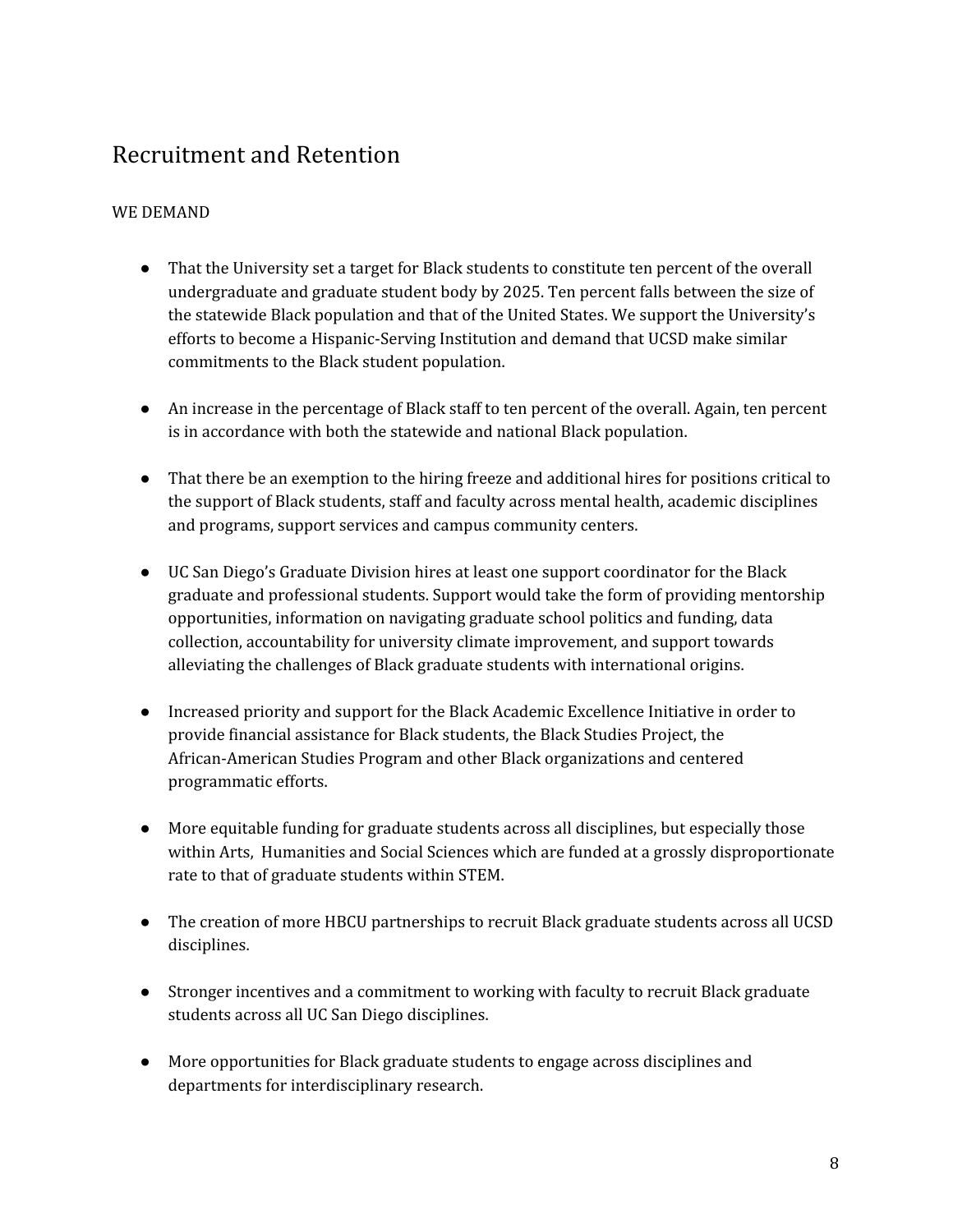- Increased resources directed towards increasing Black graduate and undergraduate participation in international study and Fulbright fellowships.
- UCSD Graduate Division allocates \$30k for Black graduate student programming.
- The creation of a specific ombuds person to navigate relationships between faculty, staff, and students.
- Increased prioritization for the Black Student Union's Overnight Program and financial support via a budget increase of 40%
- Expansion of the Chancellor's Associates Scholars Program that grants full scholarships to students admitted to UCSD to include the following unified school districts: San Diego, Los Angeles, Long Beach, Inglewood, Compton, Oakland, and community colleges in future partnerships: Mesa College, Cerritos College, San Diego City College (SDCC), Long Beach City College (LBCC), Compton College, Los Angeles Trade Tech, Berkeley City College, Laney College, Merritt Community College, Riverside Community College, Irvine Community College, and Victor Valley College
- Increased space and staff for the Black Resource Center that could more aptly serve the Black community considering it is the one permanent physical space whereby its mission, goals and advocacy center Black people and provide relief from everyday manifestations of anti-Blackness, being a central meeting space for Black Organizations and retention based programming.
- Increased access to information that identify and assuage services rendered to Black students of concern who may have experienced or are experiencing a need for additional academic, and emotional support. Understanding individual's right to privacy and in consideration of the laws that establish frameworks and guidelines around sharing personal information, we demand the information is given to the Director of the Black Resource Center to aid the center in supporting Black students.
- The Office of Admissions restructure approaches and efforts implemented by the UC San Diego Admissions' Diversity & Recruitment Team. This restructuring would include solicitation of ideas from the Black community and a representative from the Black Student Union (BSU) to be integrated within reorganization processes in concert with current team members.
- Following the reframing of approach and efforts to be conducted by the UC San Diego Admissions' Diversity & Recruitment Team we demand the team provide updates to the Black Student Union and Climate Council at least once a month to create a consistent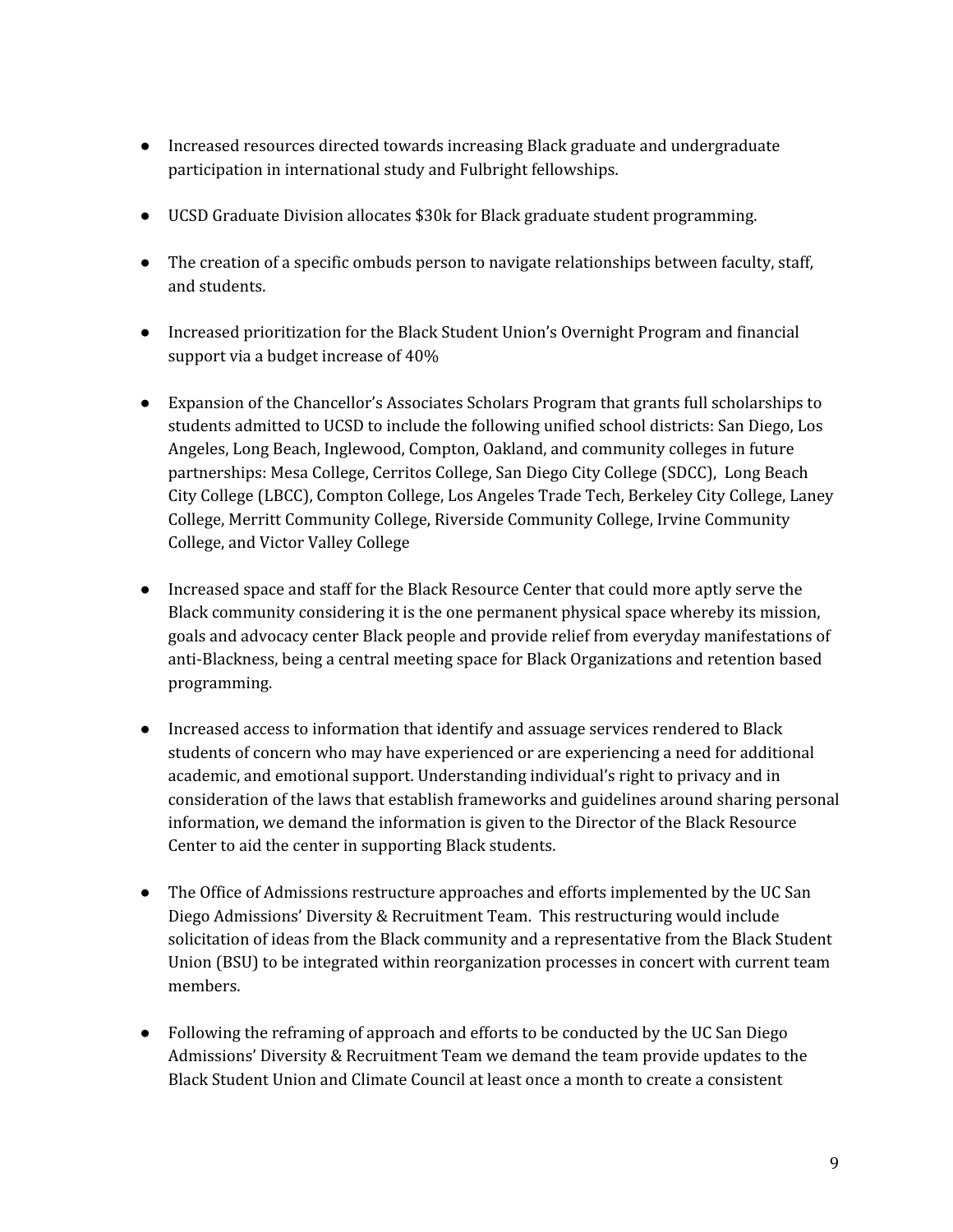method of communication, transparency, and accountability to the goals set forth in this statement.

- The UC San Diego hires and funds 2 full time Recruitment Officers to increase the Black student population through early outreach efforts in conjunction with UC San Diego Admissions' Diversity & Recruitment Team. The scope of the Recruitment Officers work would include but not be limited to:
	- $\circ$  Building and maintaining a presence within partner schools and the communities in which they are located
	- Programming opportunities to expose middle and high school aged students to UC San Diego in a manner that is community oriented and culturally relevant for the student and their families
	- Attending College Fairs or Expositions, and Communal Events whose outreach and marketing efforts are specifically geared towards Black and African families
- UC San Diego Admissions Office develop an outreach series program in conjunction with Community Colleges within the San Diego, Inland Empire, Los Angeles and Alameda County to provide prospective students with knowledge around opportunities available at UC San Diego, a step-by-step process on ensuring they are eligible and are ready to transfer to UC San Diego, and a how-to access and navigate institutional resources and services.
- Admissions to develop and fund a Black Triton Transfer Admit Weekend that seeks to offer a culturally relevant and authentic look at what UC San Diego has to offer newly admitted Black Transfer students. This program would provide Black Transfer students the opportunity to connect with current Black students, staff and faculty and offer a broad overview of retention based programs and space for Black students.
- The university hires a full time Retention Officer with culture and educational knowledge centering Black Studies, Ethnic Studies or Sociology that works to increase graduation and retention rates of Black students at this university. This Retention Officer would be charged to provide and connect Black and African students to necessary academic support, professional development, and research opportunities.
- The university allocates funding for any future opportunities to host the Afrikan Black Coalition Conference on the UCSD campus.

## Access

### WE DEMAND

● The university hires a Development Officer whose sole responsibility is around raising funds for Black Students yield, recruitment and retention efforts. This Development Officer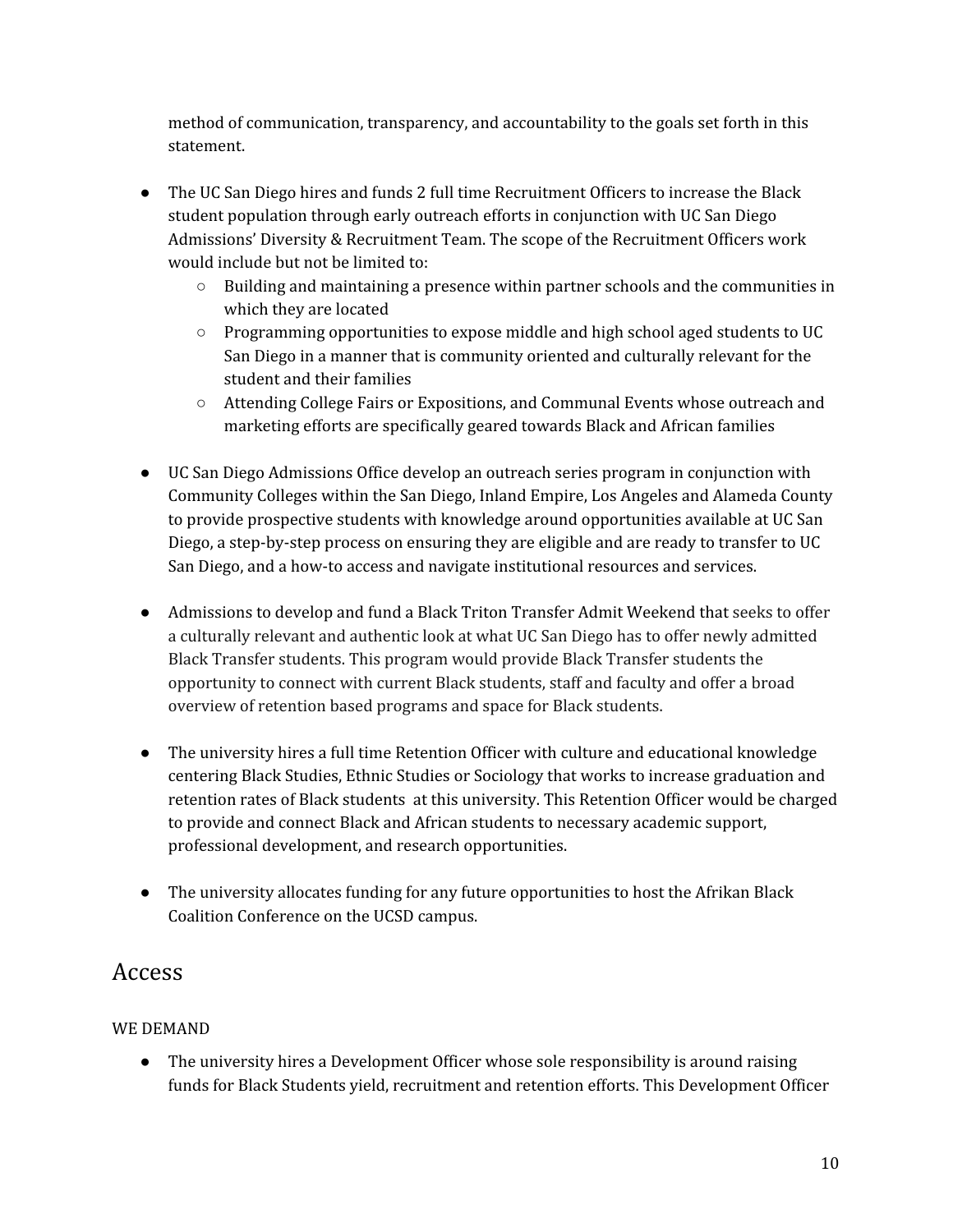should work directly with Black Student Union and the Black Resource Center. The Development Officer should be granted access to the university's largest donors so that they may aid in efforts to fundraise for scholarships for Black students.

- The Office of Academic Support and Instructional Services (OASIS) Summer Bridge Program includes an in depth study and interrogation of Black achievement and contribution to UC San Diego and society at large to assist Summer Program participants in contextualizing their UCSD experiences and Office of Academic Support and Instructional Services (OASIS) as a student retention and success program.
- Allotment for scholarships and fellowships to allow additional Black students to participate in study abroad and alternative service programs during academic breaks. The location of such programs shall not be restricted either nationally or internationally in alignment with programs offered by UCSD.
- UC San Diego Study Abroad Office to expand its administered programs to investigate the impact of colonialism, imperialism and celebrates the origins and culture of those who belong to African and Black Diaspora including but not limited to: Ghana, South Africa, Democratic Republic of the Congo, Kenya, Uganda, Morocco, Nigeria, Uganda, Rwanda
- UCSD Admissions prioritizes recruiting Black students- bringing students to campus, developing relationships with specific schools and community programs, strengthening community outreach to successful non-profit organizations and faith-based organizations inside and outside of California.
- UCSD Admissions provides academic support services, and experiential programs in San Diego, Inland Empire, Los Angeles and Alameda County K-12 Schools to create a culture of college readiness and pipeline for underrepresented students into higher education emphasizing opportunities available at UC San Diego.
- Upon graduation UC San Diego alumni are granted continued access to its research databases, facilities, and programs to provide support in a successful transition from UC San Diego.

## Collegiate Development

#### WE DEMAND

● Increased institutional support for the existing Black Academic Excellence Initiatives, Black Alumni Funded Scholarships and the Black Studies Project.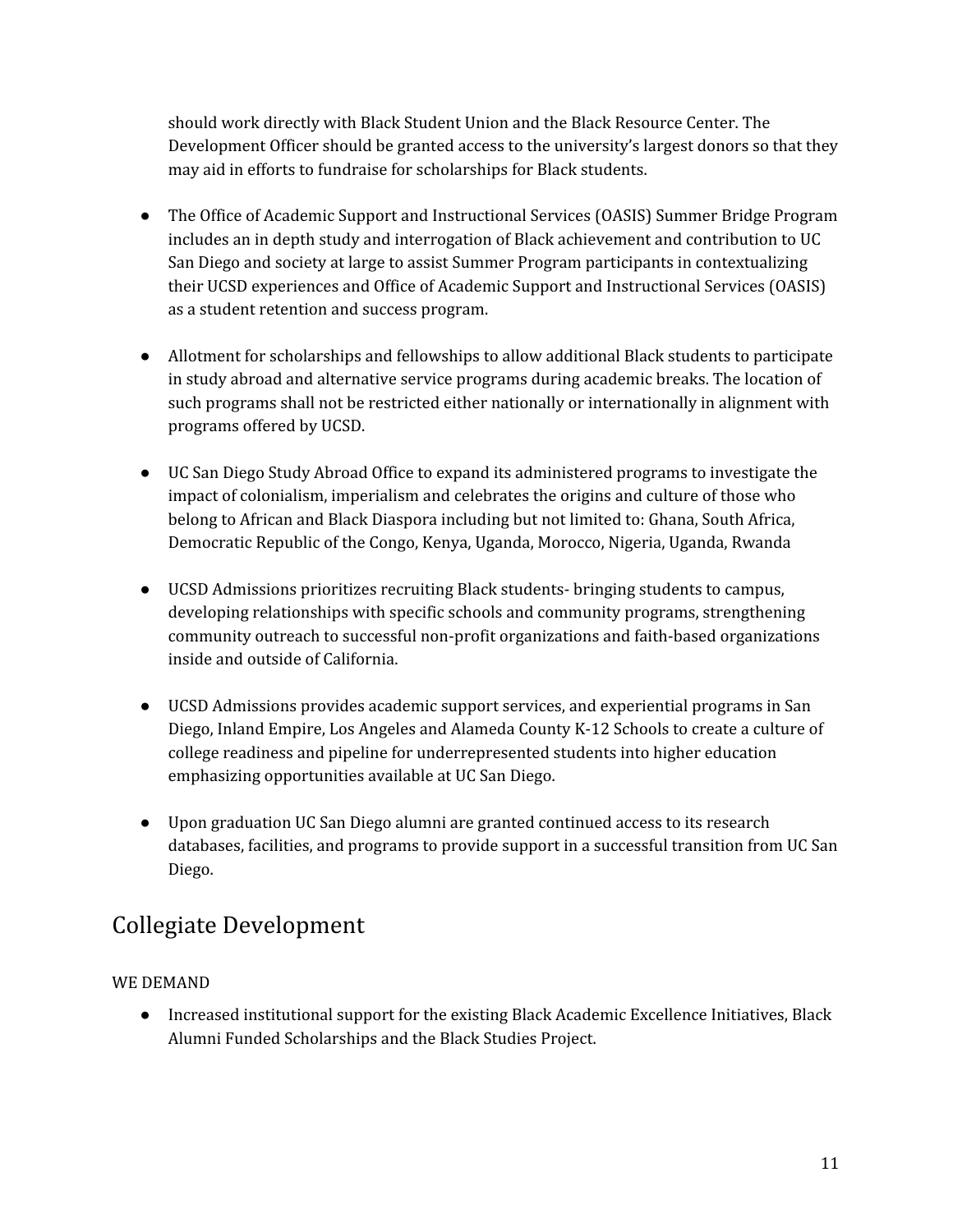- Increased institutional support towards the creation and growth of a Black Studies Undergraduate Major, Graduate Programming and Certification for the Black Studies and/or African-American Studies Program
- The Yankelovich Research Center to allocate 20% of its budget to generate socially conscious funded interdisciplinary research projects that address institutionalized racism and oppression that Black and African people face on local and global scales.
- A college dedicated to the celebration, education, and history of Black culture in a safe space offering humanities programming, African Diaspora courses, and Black centered events. We demand that this college be dedicated to the education and empowerment of Black students, and is reflective of the University of California San Diego's commitment to increasing the population of underrepresented staff and faculty.
- That the name of this college be derived from recommendations of the African and Black campus community.
- UCSD Organized Research Units (ORUs) are required to incorporate and support Black and other underrepresented graduate and undergraduate students and faculty. Underrepresented students working with ORUs should be supported through opportunities to publish, develop scholarship, and present at conferences with financial support.
- Greater financial support for graduate students' scholarly development, such as conference presentations and the purchase of necessary materials and resources towards their work.
- Support for the National Pan-Hellenic Council (NPHC) and its member organizations to be housed in the university with a designated full time employee in coordination with the full time staff associated with the Multicultural Greek Council, Interfraternity Council, and Panhellenic Association but separate from the general Greek Life Advisors.
- The implementation of policies which create the opportunities for the National Pan-Hellenic Council (NPHC) and its member organizations to thrive at UC San Diego.
- The expansion of the Historically Black Colleges and Universities (HBCU) exchange program, currently housed in Marshall College, to invite Historically Black Colleges and Universities (HBCU) students to UCSD and for current undergraduate students to attend Historically Black Colleges and Universities (HBCUs).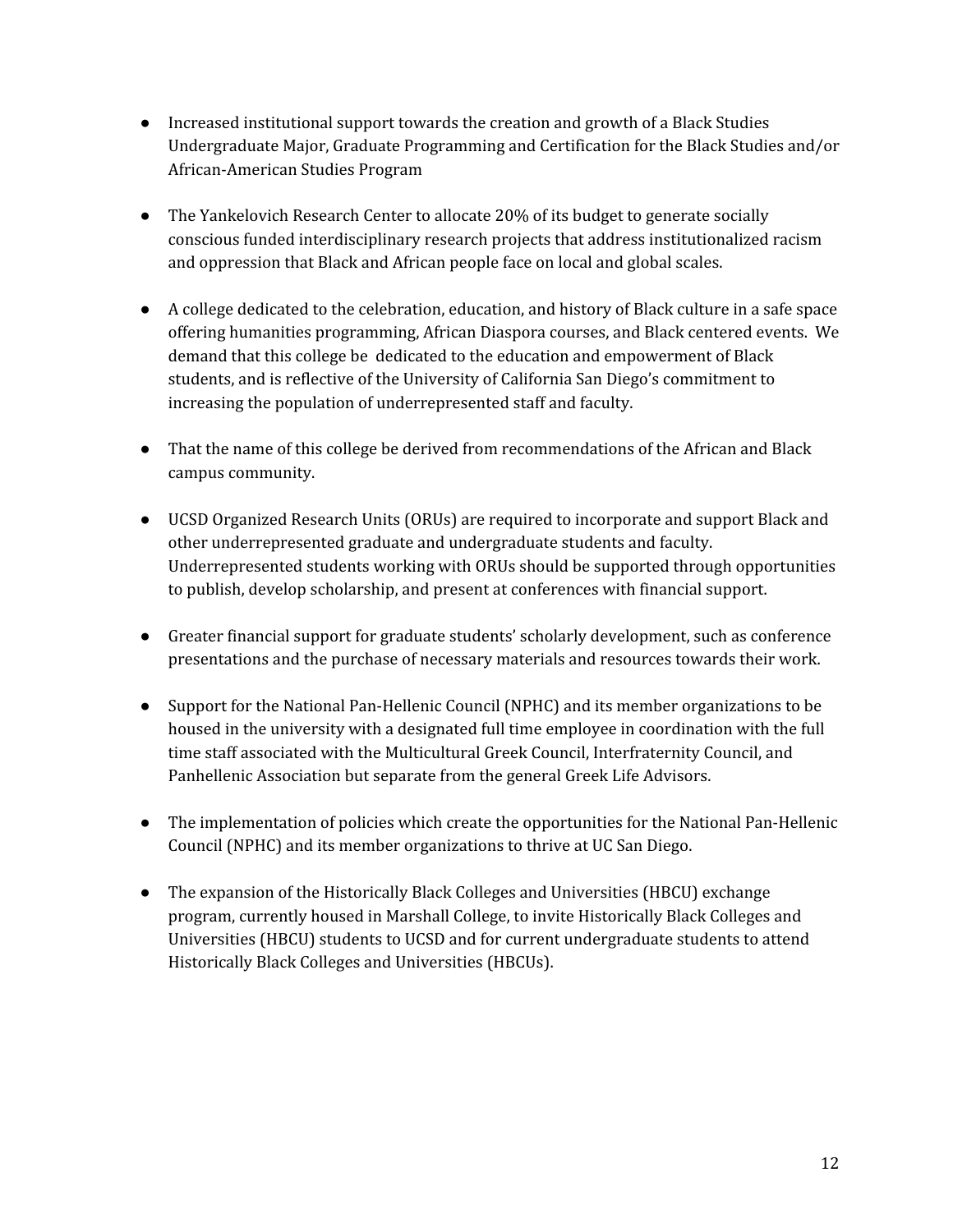### Climate & Accountability

- The reestablishment of bi-annual Campus Climate Meetings focusing on Black campus life mandated through Vice Chancellor for Equity, Diversity and Inclusion (VCEDI) and the Vice Chancellor for Student Affairs (VCSA) offices as an avenue for accountability to issues and concerns raised by Black students, staff, faculty, and community in the greater San Diego area. The climate council should include individuals external to the university for increased accountability.
- These Campus Climate councils should work alongside the Equity, Diversity and Inclusion Council to generate recommendations for each department. Departments determined to have a poor racial climate should be reported publicly and should be required to demonstrate the adoption of the councils' recommendations.
- Updated UCLearning Online Diversity Training to holistically address faculty response to cases and situations relevant to the recent experiences of Black, Indigenous, and other people of color, expanded in duration to at least 3 days, and be required semi-annually. A portion of the diversity training should be in-person. We demand that training modules involve discussions of recent and foundational history in both a university and national context.
- The Center for Student Involvement (CSI) dedicates positions for at least two full-time employees to address the continuation of diversity training and programming for student organizations, and one full-time employee designated to train Sorority & Fraternity Life (Greek) organizations. We demand that the leaders of student organizations undergo mandatory diversity training and that it is highly recommended for the organization's general body.
- Mandatory, in-person anti-racist, culture, and diversity training every two years for all UCSD faculty and staff. This training must be a condition of all new hires.
- We demand that there are more rigorous assessment tools developed for courses that fulfill the Diversity, Equity, and Inclusion (DEI) requirement that include the following:
	- Implementation of specific mandatory end of term questions for registered Diversity, Equity, and Inclusion (DEI) courses to determine whether the learning outcomes of students being able to articulate and demonstrate an understanding of issues affecting marginalized communities as applied to past and current realities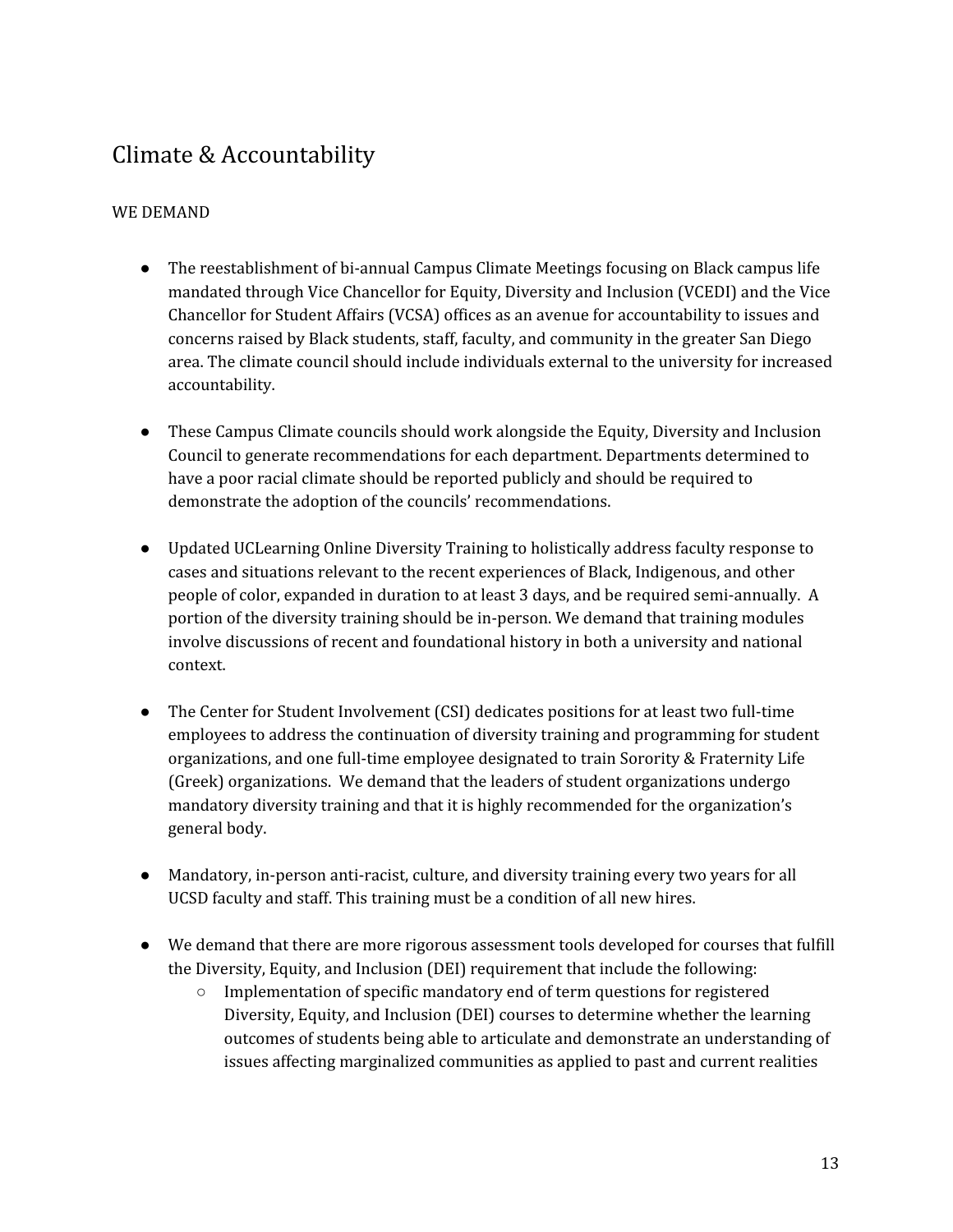○ Ongoing evaluation of Diversity, Equity, and Inclusion (DEI) course syllabi and pedagogical methods

# Faculty & Tenure

- The University initiates inclusive excellence searches for staff and faculty emphasizing demonstrated teaching and equity based research praxis, anti-racist and bias training, and engages in concentrated outreach and marketing for staff and faculty hiring across Historically Black Colleges and Universities (HBCUs), Predominately White Institutions (PWIs), and other private and public institutions.
- Creation of a Black Studies Department that would house the African American Studies Program with a guarantee of tenured faculty and tenure-track lines by 2030
- The creation of at least one UC San Diego Endowed Chair in every academic department with a demonstrated research and teaching focused on issues of relevance to Black folx with a structural analysis, and demonstrated experience of training, mentoring and service in these areas. The hires or appointments must be approved by a special committee of Black faculty that will be identified by the Black Student Union.
- An increase in the percentage of Black faculty to ten percent of the overall tenured/tenure track faculty by 2025. Again, ten percent is in accordance with both the statewide and national Black population. This target must include all departments, particularly STEM programs.
- Increase the numbers of Black Deans, Provosts, and UC San Diego Administrators across the spectrum of administration, not just in equity and diversity positions.
- Faculty who have committed extraordinary labor to the service of Black students, staff, faculty, or scholarship should be offered the option of course releases or additional sabbatical credit.
- An increase in consequences to tenured faculty members found to be repeated abusers of students in the areas of immoral behavior and ethical misconduct.
	- Here immoral behavior includes, but is not limited to, sexual misconduct, harassment, and dishonesty. Ethical misconduct includes, but is not limited to, exploitation, harassment, and discriminatory treatment of students, as described by the American [Association](https://www.aaup.org/issues/appointments-promotions-discipline/termination-discipline-2004) of Professors.